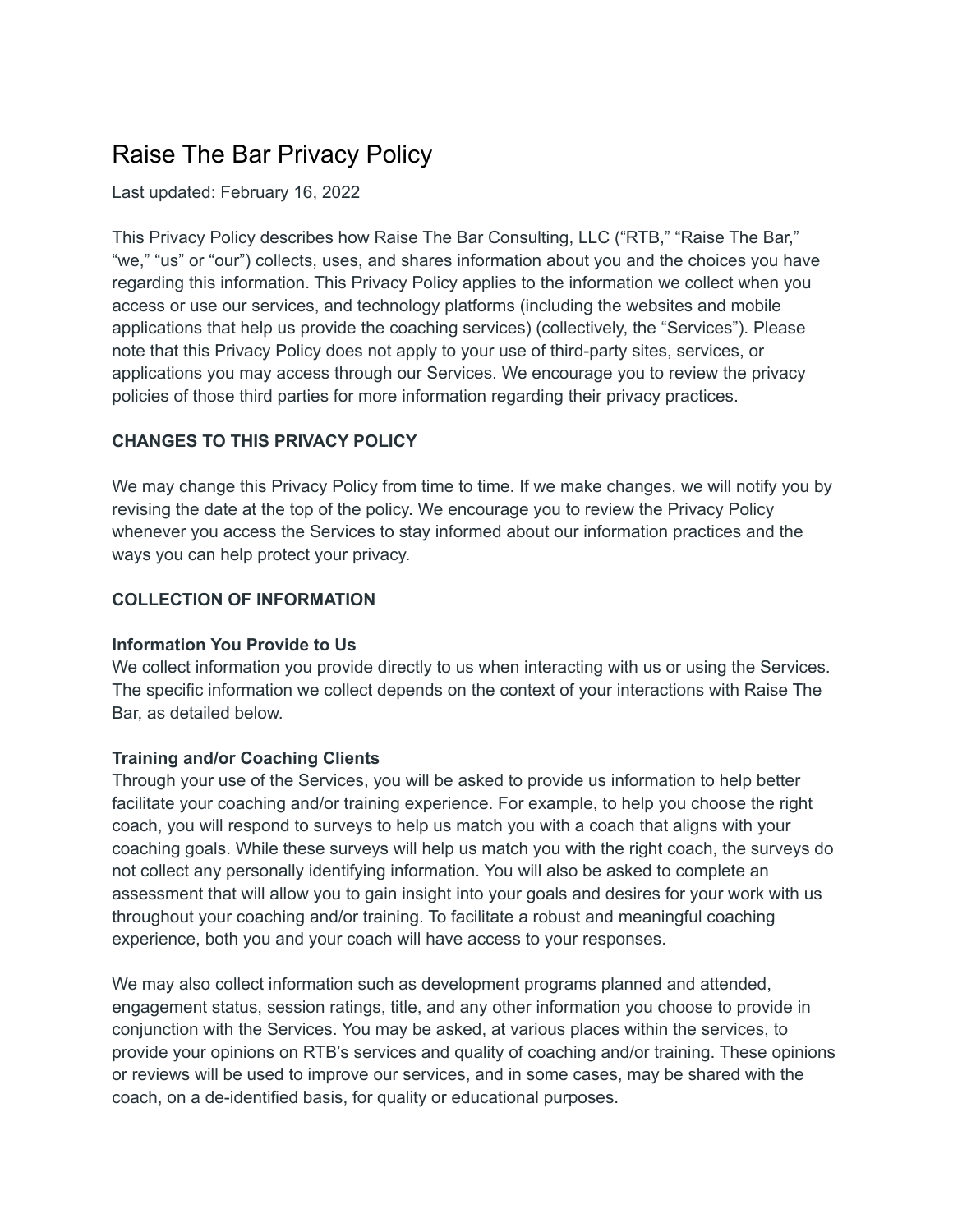We collect information to help coach and develop an individual leader's skills, such as name, address, e-mail address, phone number, feedback about the program, development goals, and other related notes to a leader's development. We collect and receive this information directly from the leader

We supplement this information with additional information that we receive from the company where a leader is employed, including company goals, values, leadership framework, and organizational chart.

#### **Sensitive Personal Information or Demographic Information**

The use of the Services does not require you to provide any sensitive personal information such as financial or demographic information. However, there may be times, such as testing a new tool or feature or conducting research studies, where we will ask for your consent to collect demographic information such as gender, race or ethnicity, pronouns, or to record your session. In all such instances your involvement and providing such information is voluntary, will have no impact on your use of the Services if you decline, and in the case you provide consent, such consent may be withdrawn at any time.

## **Prospective RTB employees or RTB coaches**

We collect information if you apply for a job or apply to become a coach, request customer support, or otherwise communicate with us. We will need to collect certain personal information from you in order to process your application, such as your name, email address, phone number, location, and work history. This information is used to evaluate your experience and communicate with you among others.

To be a Raise The Bar coach, you are not required to provide any sensitive personal information such as financial or demographic information. However, there may be times, such as testing a new tool or feature, staffing a specific program for customers, where we will ask for your consent to collect demographic information such as gender, race or ethnicity, or pronouns, or we may request your consent to record your session. In all such instances your involvement and providing such information is voluntary, and will have no impact on your ability to coach with RTB if you decline. In the case you provide consent, such consent may be withdrawn at any time.

# **Information Collected by Cookies**

We use different technologies to collect information, including cookies. Cookies are small text files placed on an individual's computer by websites that the individual has visited. They are used to make websites work more effectively, such as enabling you to sign in more efficiently and providing analytics on our site's usage and performance. No Personal Information is stored within them; however, details below describe some of the cookies Raise The Bar uses, and to explain why they are used.

We use the following cookies in conjunction with providing the Services.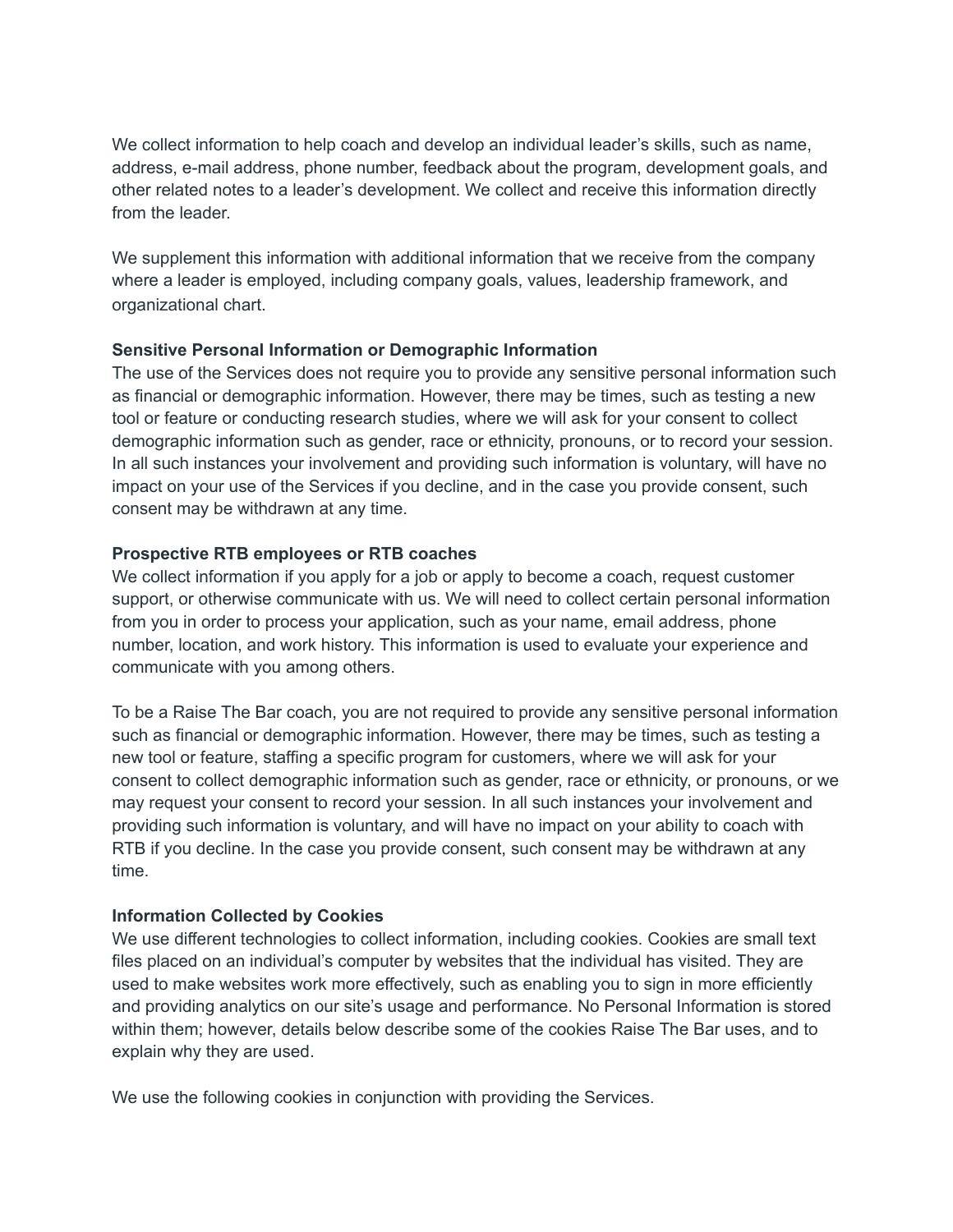| <b>Name</b>                | <b>Purpose</b>              |
|----------------------------|-----------------------------|
| Google Suite               | Data housing platform       |
| <b>Google Analytics</b>    | Analytics                   |
| <b>Microsoft One Drive</b> | Housing video recordings    |
| Monday.com                 | <b>Management Software</b>  |
| ActiveCampaign             | <b>Email Automation</b>     |
| <b>HubSpot</b>             | <b>CRM Platform</b>         |
| Integromat                 | <b>Integration Platform</b> |

**Privacy Policy Link Google [Privacy](https://policies.google.com/privacy?hl=en-US) Policy** Google [Privacy](https://policies.google.com/privacy?hl=en-US) Policy **[Microsoft](https://privacy.microsoft.com/en-us/privacystatement) Privacy Policy** [Monday.com](https://monday.com/l/privacy/privacy-policy/) Privacy Policy **[ActiveCampaign](https://www.activecampaign.com/legal/privacy-policy?_ga=2.214130196.261718491.1644864883-1515421981.1644864883&_gac=1.58626136.1644864883.Cj0KCQiAmKiQBhClARIsAKtSj-mBAVWz-Vrkg4woR8SNYfGy2-hGpQFWm02TNY2gzy9Eegd961BdNnEaAtKwEALw_wcB) Privacy Policy [HubSpot](https://legal.hubspot.com/privacy-policy?_ga=2.177543333.1298987834.1644866718-1283708389.1644866718) Privacy Policy** 

**[Integromat](https://www.integromat.com/en/help/privacy-notice) Privacy Policy** 

If you wish, you may also opt-out of all cookies on your browser, by visiting the following links (note, this will opt you out of all cookies, not just raisebar.co)

Chrome [Opt](https://support.google.com/chrome/answer/95647?hl=en&ref_topic=3421433) Out Safari [Opt](https://support.apple.com/kb/index?page=search&q=cookies%20safari) Out Explorer [Opt](https://support.microsoft.com/en-us/help/17442/windows-internet-explorer-delete-manage-cookies#ie=ie-11) Out

#### **Information We Collect From Other Sources**

There may be a limited instance where we receive information about you from the coaches with whom you interact through the Services, such is when there is an issue with a session, or if you have raised an issue or concern with the coach and that coach needs additional information from us.

#### **USE OF INFORMATION**

We may use the information we collect to provide, maintain, and improve the Services, including to assess and improve the quality of the coaching and/or training services.

In addition to the uses described in detail above, the information we collect from clients may also be used to:

- To provide coaching and training to individual leaders;
- To provide companies where leaders are employed with aggregated metrics and thematic summaries – NONE of which contains personally identifiable information.
- To improve our delivery for current and future leaders.
- Provide and deliver the products and services you request, process transactions, and send you related information;
- Respond to your comments, questions, and requests;
- Send you technical notices and other administrative messages;
- Communicate with you about products, services, and events offered by us or others, and provide news and information we think will be of interest to you;
- Monitor and analyze trends, usage, and activities in connection with the Services;
- Conduct research, analysis, and surveys;
- Personalize and improve the Services and provide content or features that match user profiles or interests;
- Carry out any other purpose for which the information was collected.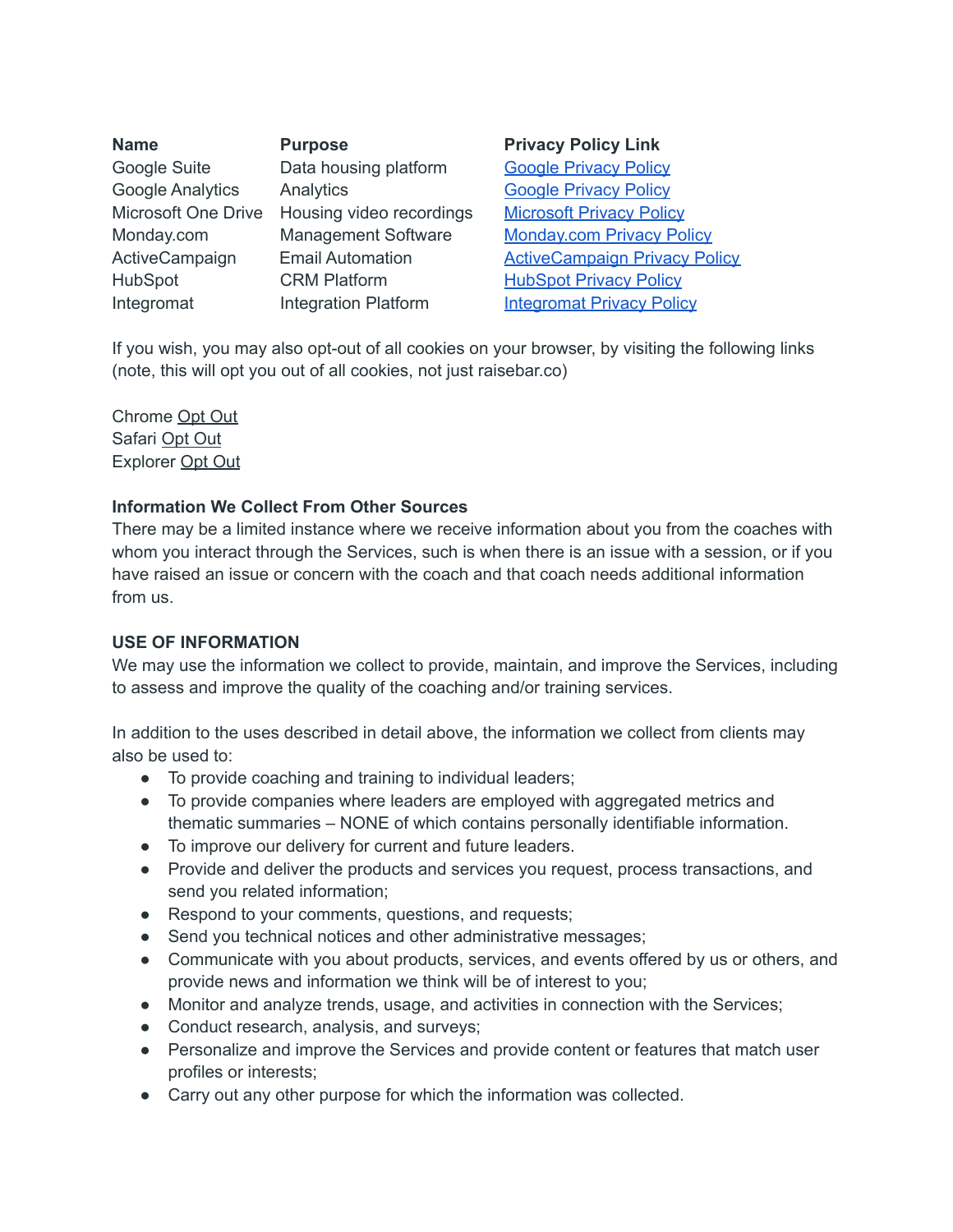#### **Session Recordings**

If you have consented to the recording of a training session(s), the recordings will be used to inform analyses on the quality and effectiveness of your training session. We do not record coaching sessions. We only record the main room of training sessions and not the breakout rooms of sessions for the purposes of; helping provide leaders (in your cohort) who missed the session with the recording to catch up on what they missed, and/or to be viewed and analyzed by Raise The Bar employees only to help us assess and improve our delivery of the service provided.The session recordings will be securely stored and only those with a need-to-know will have access to the recordings.

## **SHARING OF INFORMATION**

When you use the Services, we will share information about you with our coaches and/or facilitators so that they can provide services to you, such as responses to surveys as noted above, and/or contact information.

## **TRANSFER OF INFORMATION TO THE U.S. AND OTHER COUNTRIES**

We are based in the United States and the information we collect is governed by U.S. law. By accessing or using the Services or otherwise providing information to us, you consent to the processing and transfer of information in and to the United States and other countries, where you might not have the same rights and protections as you do under local law.

Your Personal Data may be processed outside your jurisdiction, and in countries that are not subject to an adequacy decision by the European Commission or your local legislature and/or regulator, and that may not provide for the same level of data protection as your jurisdiction, such as the European Economic Area. We ensure that the recipient of your Personal Data offers an adequate level of data protection, for example, by entering into the appropriate back-to-back agreements and, if required, standard contractual clauses for the transfer of data as approved by the European Commission (as described in Article 46 of the General Data Protection Regulation),.

# **DATA RETENTION**

We retain leader data, through Google and Monday.com GDPR compliant servers, such as Name, Role, Email, Phone, and Development Goals and notes to be able to best serve the leader and their growth.

We store the info we collected about you for as long as is necessary for the purpose(s) for which we originally collected it, or for other legitimate business purposes, including to meet our legal, regulatory, or other compliance obligations.

# **DATA BREACH**

In the event of a data breach, we will alert all users affected by the breach, share what data was accessed, any possible consequences of the breach and what actions we are taking to mitigate the consequences.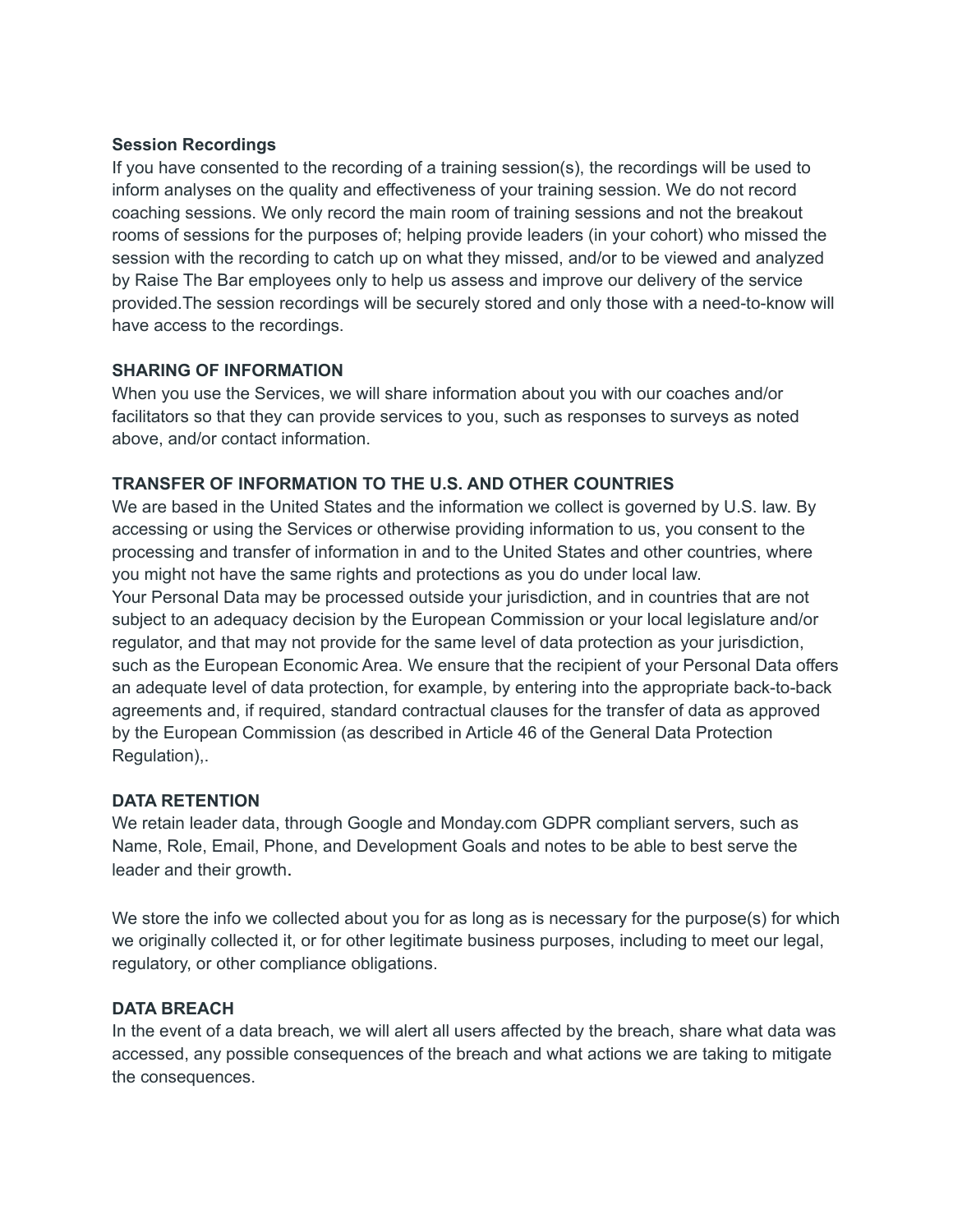#### **THIRD-PARTY WEBSITES**

Raisebar.comay contain links to third-party websites and applications of interest that are not affiliated with us. Once you have used these links to leave the Site, any information you provide to these third parties is not covered by this Privacy Policy, and we cannot guarantee the safety and privacy of your information. Before visiting and providing any information to any third-party websites, you should inform yourself of the privacy policies and practices (if any) of the third party responsible for that website, and should take those steps necessary to, in your discretion, protect the privacy of your information. We are not responsible for the content or privacy and security practices and policies of any third parties, including other sites, services or applications that may be linked to or from the Site.

# **YOUR CHOICES**

## **Your Information**

You may update, correct or delete information about you at any time by contacting us at support@raisebar.co. Please note that we may retain certain information as required by law or for legitimate business purposes. We may also retain cached or archived copies of information about you for a certain period.

## **Promotional Communications**

If you are outside of the EU, you may opt out of receiving promotional communications from us by following the instructions in those communications or by emailing us at support@raisebar.co. If you opt out, we may still send you non-promotional communications, such as messages about your account or our ongoing business relations.

#### **CALIFORNIA**

If you are a California resident, you have certain rights and protections under the law regarding the processing and sale of your personal data. The California Consumer Privacy Act (CCPA) grants new privacy rights to Californians, including rights to:

- The right to know about the personal information a business collects about you and how it is used and shared;
- The right to delete personal information collected from you (with some exceptions);
- The right to opt-out of the sale of your personal information; and
- The right to non-discrimination for exercising their CCPA rights.

Businesses are required to give consumers certain notices explaining their privacy practices. This section and our Privacy Policy will explain to you what personal information we may collect and the purposes for which we use this information.

Raise The Bar does not sell your personal information. RTB may share your personal information with our Service Providers, who are defined within CCPA as entities who will process your personal information on behalf of RTB but are contractually limited to processing and retaining your information solely to provide the service to RTB.